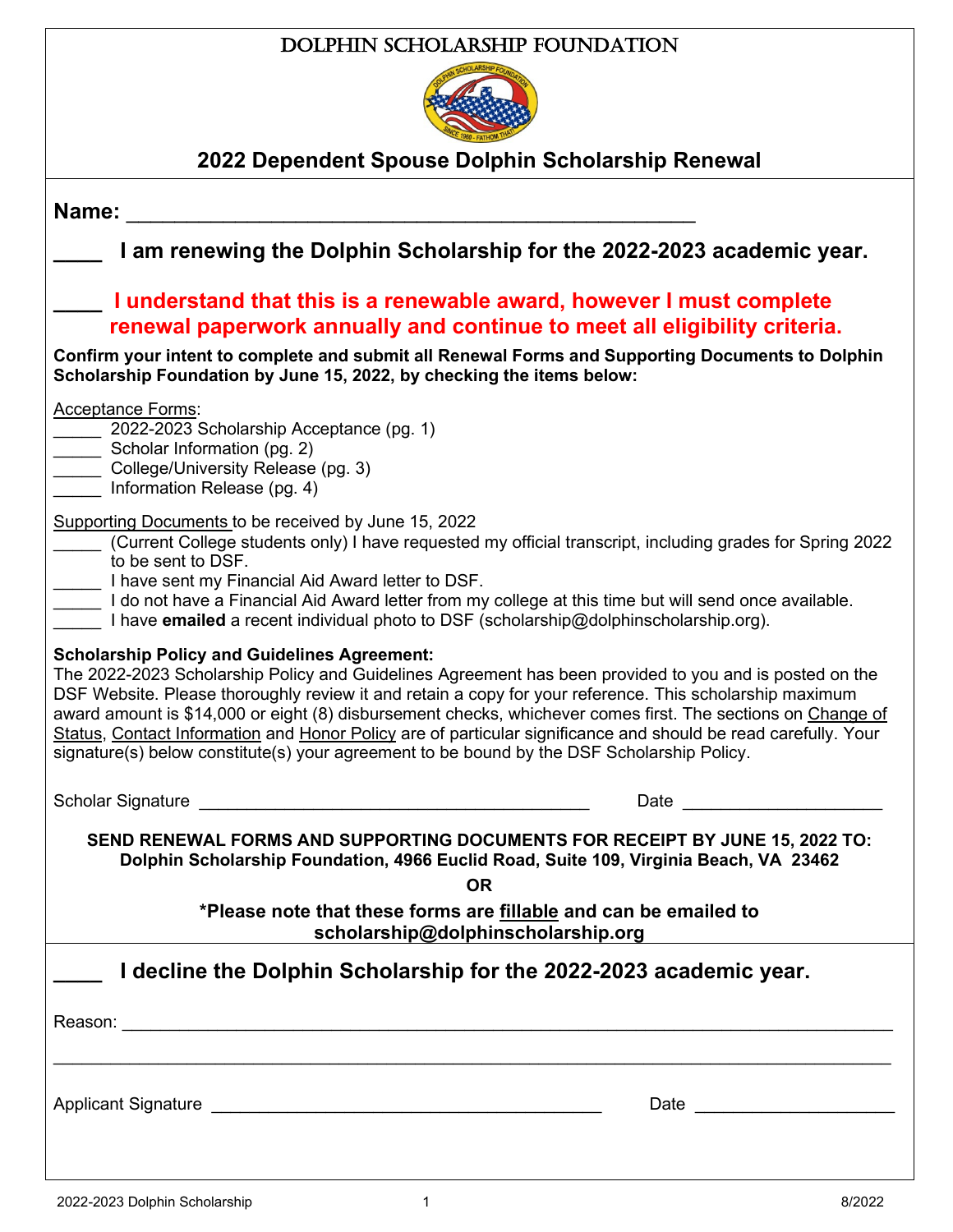| DOLPHIN SCHOLARSHIP FOUNDATION                                                                                                    |                                                                                                                         |  |
|-----------------------------------------------------------------------------------------------------------------------------------|-------------------------------------------------------------------------------------------------------------------------|--|
|                                                                                                                                   |                                                                                                                         |  |
|                                                                                                                                   |                                                                                                                         |  |
| <b>Scholar Information</b>                                                                                                        |                                                                                                                         |  |
|                                                                                                                                   |                                                                                                                         |  |
| <b>Contact Information:</b>                                                                                                       |                                                                                                                         |  |
|                                                                                                                                   |                                                                                                                         |  |
| Phone:                                                                                                                            |                                                                                                                         |  |
| Social Media: Five in OHelp us connect with you.                                                                                  |                                                                                                                         |  |
|                                                                                                                                   |                                                                                                                         |  |
| Twitter:<br><u> 1989 - Johann Barbara, martin amerikan basal dan berasal dan berasal dalam basal dalam basal dalam basal dala</u> | What is your preferred channel?                                                                                         |  |
|                                                                                                                                   |                                                                                                                         |  |
|                                                                                                                                   |                                                                                                                         |  |
|                                                                                                                                   | Quote: Please tell us what it means to you to be a Dolphin Scholar (This will be listed on our website with your photo) |  |
|                                                                                                                                   |                                                                                                                         |  |
|                                                                                                                                   |                                                                                                                         |  |
|                                                                                                                                   |                                                                                                                         |  |
|                                                                                                                                   |                                                                                                                         |  |
| <b>College/University Information:</b>                                                                                            |                                                                                                                         |  |
| Mailing address for receipt of scholarship monies (Financial Aid/Scholarship Office):                                             |                                                                                                                         |  |
|                                                                                                                                   |                                                                                                                         |  |
|                                                                                                                                   |                                                                                                                         |  |
|                                                                                                                                   |                                                                                                                         |  |
|                                                                                                                                   |                                                                                                                         |  |
| Please share your recent achievements and future academic plans (clubs, awards, honors, study abroad, co-op)                      |                                                                                                                         |  |
|                                                                                                                                   | and the control of the control of the control of the control of the control of the control of the control of the        |  |
|                                                                                                                                   |                                                                                                                         |  |
|                                                                                                                                   |                                                                                                                         |  |
|                                                                                                                                   |                                                                                                                         |  |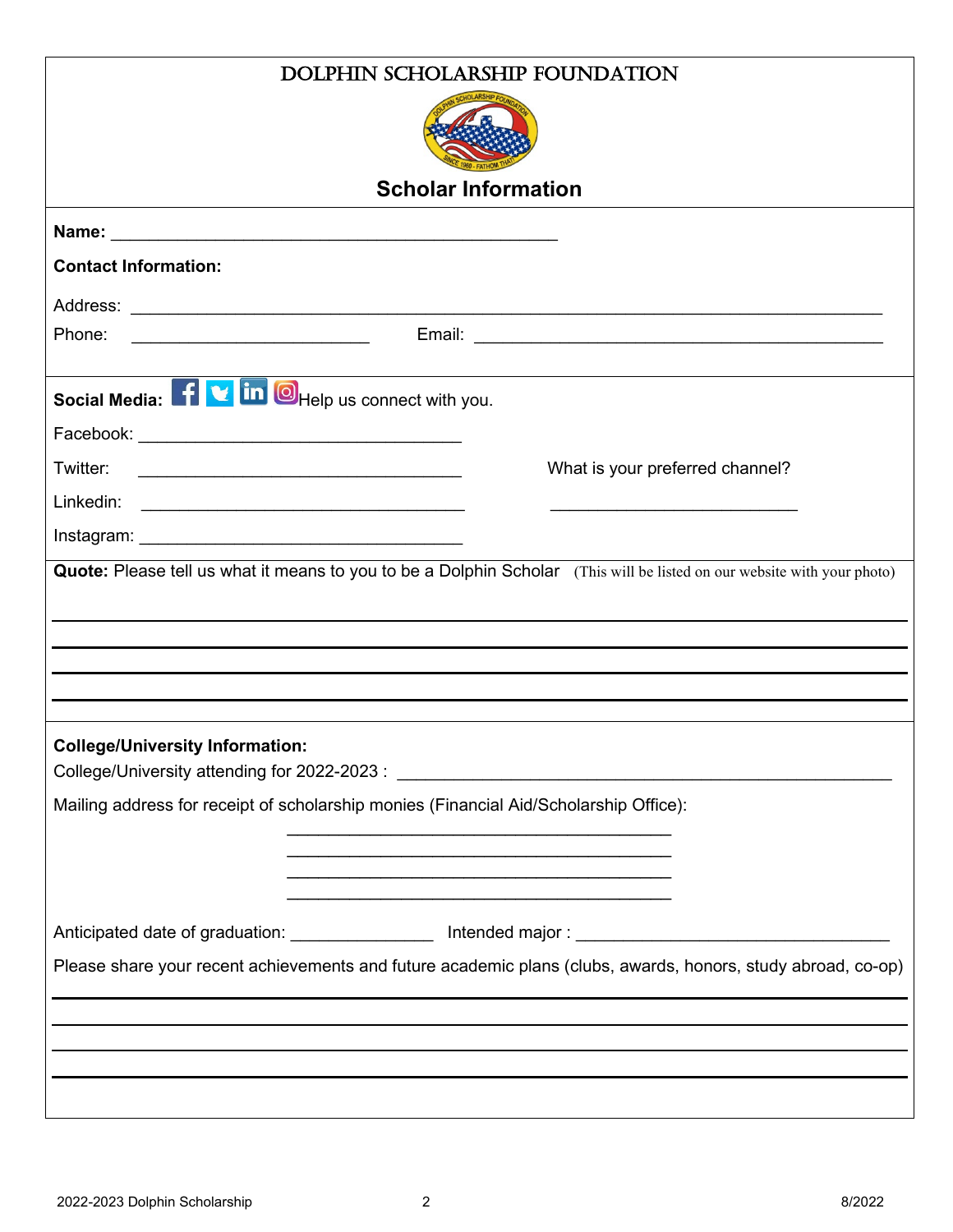

#### **College/University Information Release**

**Financial Aid Information:** List by name and amount all financial aid you will receive for 2022-2023, including loans, Post 911 GI Bill and ROTC. Also mail a copy of your Financial Aid Award letter if available. Source Amount Source Amount Scholarship/Grant/Loan Dolphin Scholarship Foundation provides financial assistance for undergraduate and vocational education. Your permission is needed to request information from the Registrar and Financial Aid office of the college you attend. DSF uses these records to verify your grades, academic standing, transfer records or any other relevant information needed to award and/or renew your scholarship. All information gathered by Dolphin Scholarship Foundation will be held in confidence and in compliance with the Privacy Act Statement at the bottom of this page. You will be required to update this authorization each year and it shall be valid for a period of six years from the date of selection for the Dolphin Scholarship.  $\_$  , and the contribution of the contribution of  $\overline{\mathcal{L}}$  , and  $\overline{\mathcal{L}}$  , and  $\overline{\mathcal{L}}$  , and  $\overline{\mathcal{L}}$  , and  $\overline{\mathcal{L}}$ Name College/University \_\_\_\_\_\_\_\_\_\_\_\_\_\_\_\_\_\_\_\_\_\_\_\_\_\_\_\_\_\_\_\_\_\_\_\_\_\_\_ \_\_\_\_\_\_\_\_\_\_\_\_\_\_\_\_\_\_\_\_\_\_\_\_\_\_\_\_\_\_\_\_\_\_\_\_\_\_\_ Address **Student ID / SSN (Last Four)** \_\_\_\_\_\_\_\_\_\_\_\_\_\_\_\_\_\_\_\_\_\_\_\_\_\_\_\_\_\_\_\_\_\_\_\_\_\_\_ \_\_\_\_\_\_\_\_\_\_\_\_\_\_\_\_\_\_\_\_\_\_\_\_\_\_\_\_\_\_\_\_\_\_\_\_\_\_\_ City, State, Zip Code Birth Date  $\_$  , and the contribution of the contribution of  $\overline{\mathcal{L}}$  , and  $\overline{\mathcal{L}}$  , and  $\overline{\mathcal{L}}$  , and  $\overline{\mathcal{L}}$  , and  $\overline{\mathcal{L}}$ Daytime Phone **Email** I authorize the college/university named above to release to Dolphin Scholarship Foundation all information related to financial aid, grades, transfer records, or any other information necessary to evaluate Dolphin Scholarship program services.  $\overline{\phantom{a}}$  , and the contract of the contract of the contract of the contract of the contract of the contract of the contract of the contract of the contract of the contract of the contract of the contract of the contrac Scholar Signature Date **PRIVACY ACT STATEMENT** Authority to request this information is derived from 5 United States Code 301, Departmental Regulations. The purpose of the information is to apply for educational assistance through the Dolphin Scholarship Foundation. Information provided will be used to assess scholastic achievement and to evaluate the need for financial assistance.